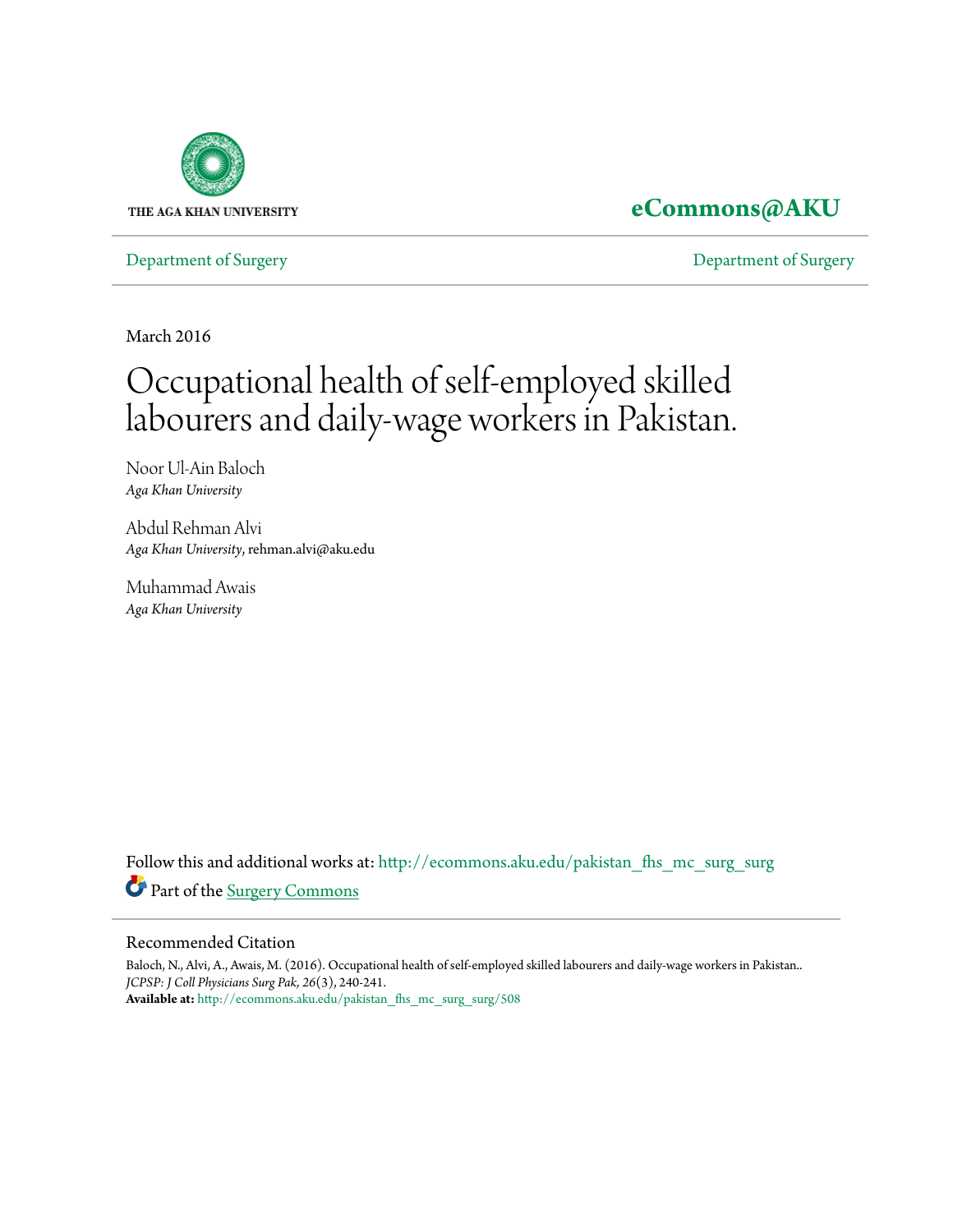## **Occupational Health of Self-Employed Skilled Labourers and Daily-Wage Workers in Pakistan**

### Sir,

Occupational health is a neglected and heedless domain within the healthcare system in Pakistan. Despite the formulation of a National Action Plan for Prevention and Control of Non-Communicable Diseases and Health Promotion in Pakistan in 2004,<sup>1</sup> little has been achieved and much needs to be improved.2 Foremost is the need for legislation to enforce work-safety regulations and raise the status and standard of occupational health of workers, working in industries and factories. In this regard, a vulnerable population of skilled labourers, masons and welders is often overlooked, who are mostly self-employed and know little about the hazards of their occupation.

In most developed countries, regulations promulgated by the Occupational Safety and Health Administration (OSHA) are implemented and strictly enforced. However, in Pakistan, most factories and industries do not follow these regulations, as reported in previously published studies.3 Predictably, the situation is even worse when it comes to self-employed skilled labourers and daily-wage workers. Most of such workers are unaware of occupational hazards, do not use appropriate personal-protective equipment, do not seek help for occupation-related injuries and often cannot

afford the cost of treatment (Table I). Perhaps, poverty, fear of unemployment and desperation for earning a living coerce these workers to adopt a health-oblivious attitude.

Serious consequences of occupational and work-related injuries are common in Pakistan. There are instances in which construction workers have suffered permanent disability as a consequence of work-related injury.4 Worldwide, there are measures and mechanisms for compensating workers who suffer disability or serious morbidity due to occupational injuries. However, no such systems are in place in Pakistan, especially for selfemployed skilled labourers and daily-wage workers. This problem is further compounded by a virtual absence of health insurance, as the cost of treatment has to be paid out-of-pocket. Considering the fact that most daily-wage workers are sole breadwinners for their families, this can put an acute financial strain on already stricken households.

Child labour is another issue that is rampant among families of daily-wage workers and self-employed skilled labourers.5 Probable reasons for this include poverty and customary obligation on children to adopt and continue with their ancestral occupation. Sadly, despite efforts to curtail this scourge, child labour continues to afflict a substantial proportion of children in Pakistan.

The issues identified in this letter are not unique to Pakistan. Many countries have witnessed decades of inequitable health provisions and continue to do so. However, many of these issues can be remedied through goal-directed health policy initiatives. Only a strong political will and commitment to improve, can help implement appropriate interventions in these domains. At the moment, there is an urgent need to design

**Table I:** Findings of research studies conducted in Pakistan regarding self-employed workers.

| Study                      | Citation                         | Setting                                   | Findings                                                                                               |
|----------------------------|----------------------------------|-------------------------------------------|--------------------------------------------------------------------------------------------------------|
| Shaikh, M.A. (2001)        | J Pak Med Assoc 51(2):71-3       | 208 welders and 104 lathe machine         | 30.3% and 73.8% reported injuries in the past                                                          |
|                            |                                  | operators in Islamabad and Rawalpindi     | 12 months; 21.6% welders never used any PPE                                                            |
| Tabassum, F., &            | J Pak Med Assoc 52(11):507-10    | 150 boys involved in child labour in      | Average family size and                                                                                |
| Baig, L.A. (2002)          |                                  | Bhutta Village (Sindh)                    | income were 7 members and Rs. 2,884 /-<br>respectively                                                 |
| Shaikh, M.A., &            | J Ayub Med Coll 17(2):9-11       | 208 welders in Islamabad and Rawalpindi   | 105 injuries were reported by 61 welders                                                               |
| Shaikh, I.A. (2005)        |                                  |                                           |                                                                                                        |
| Khan, M.H., et al. (2006)  | Pak J Med Res 45(2):46-8         | 120 children involved in auto-labour in   | Boys involved in auto-labour had higher blood                                                          |
|                            |                                  | Peshawar and 30 controls                  | lead levels compared with controls                                                                     |
|                            |                                  | (children not involved in labour)         |                                                                                                        |
| Ahmed, N.N. (2006)         | Professional Med J 13(4):572-6   | 35 patients with chemical ocular injury   | All suffered accidental injury at workplace;                                                           |
|                            |                                  | (ophthalmology OPD of CMH, Hyderabad)     | none used any eye-protection                                                                           |
| Babar, F.T., et al. (2007) | J Coll Physicians Surg Pak       | 1,105 cases of ocular trauma at Hayatabad | Occupational injuries was leading cause;                                                               |
|                            | 17(3):148-53                     | Medical Complex (Peshawar)                | majority were male <30 years; patients sought<br>medical attention late                                |
| Isthiag, M., et al. (2014) | J Dow Uni Health Sci 8(3):117-20 | 400 Cherat coal miners (Nowshera)         | Most (83.2%) had no knowledge of mine<br>safety measures; PPE were not used by<br>58.9% of coal miners |

CMH = Combined military hospital; OPD = Outpatient department; PPE = Personal protective equipment.